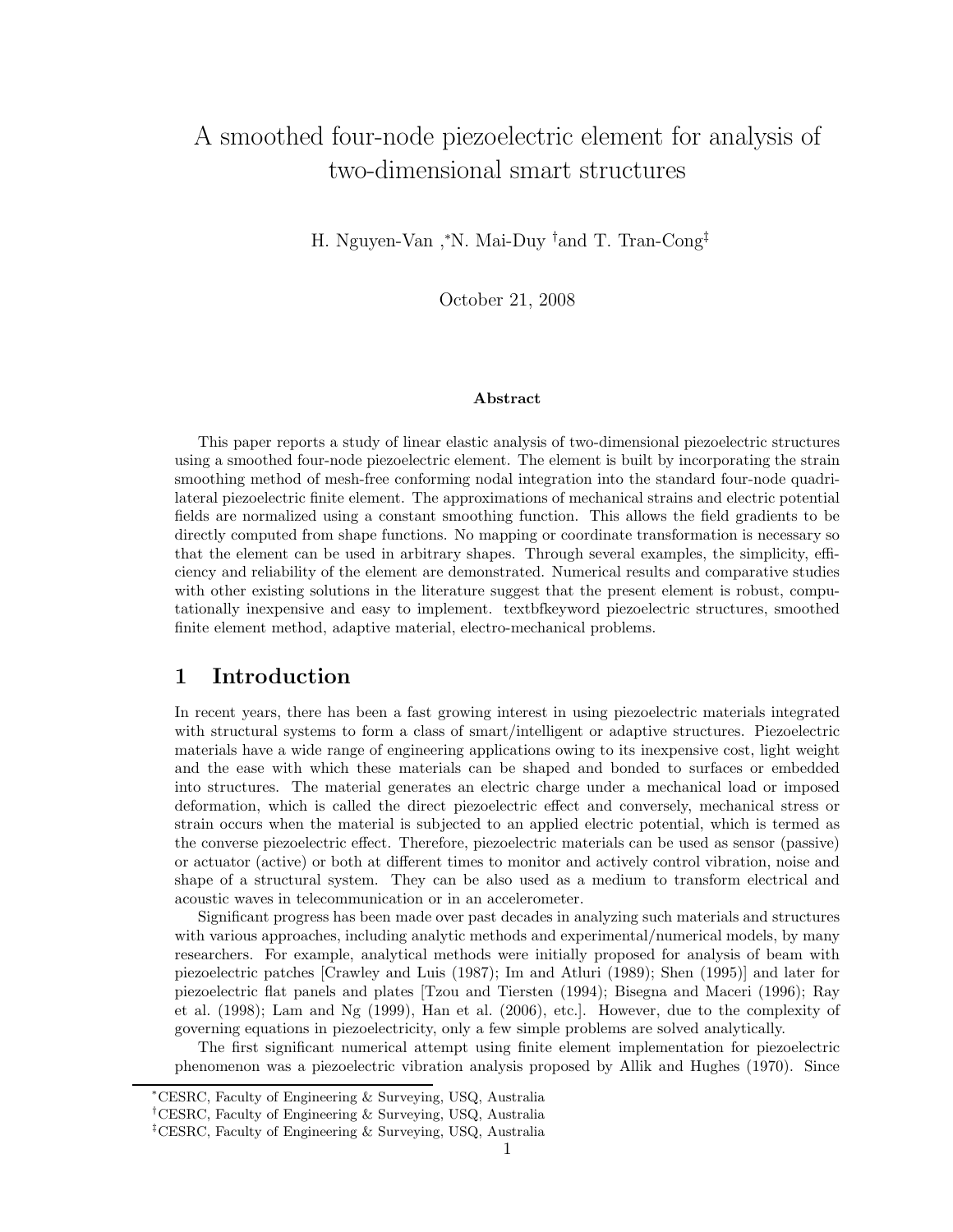then, the FEM has been considered as a powerful tool for the numerical analysis and design of piezoelectric devices and smart/adaptive structural systems. Most of the finite element models, following the work of Allik and Hughes (see the literature survey of Benjeddou (2000) for example), are based on the interpolation of displacement and electric potential as kinematic field variables that satisfy compatibility equations. These elements are often too stiff, inaccurate and sensitive to mesh distortion. To overcome these shortcomings, hybrid and mixed finite element have been developed, with notable contributions from Cannarozzi and Ubertini (2001) and Sze's group [Sze and Pan (1999); Sze and Yao (2000); Wu et al. (2001); Sze et al. (2004)]. Other relevant works include piezoelectric elements with drilling degrees of freedom of Long et al. (2006); Lim and Lau (2005); Zemcik et al. (2007) . More details and reviews on the development of the finite element methods applied to the modeling and analysis of piezoelectric material and smart structures can be found in Mackerle (2003). So far, many researchers are still actively involved in the development of new special element as can be seen from recent works of Benjeddou (2000); Carrera and Boscolo (2007). However, in the FEM, there often exist difficulties when mesh distortion occurs.

To tolerate mesh distortion in FEM, several recent formulations using mesh-free method have paralleled these developments to simulate piezoelectric structures such as Radial Point Interpolation Meshfree (RIPM) method [Liu et al. (2003)], Point Interpolation Meshfree (PIM) method [Liu et al. (2002)], Point Collocation Meshfree (PCM) method [Ohs and Aluru (2001)], Element Free Galerkin (EFG) method [Liew et al. (2002)], Meshless Local Petrov-Galerkin (MLPG) method [Sladek et al.  $(2006)$ ; Sladek et al.  $(2007)$ , etc. Recently, Liu *et al.* [Liu et al.  $(2007)$ ; Liu et al.  $(2006)$ ] proposed a new smoothed finite element method (SFEM) in which the strain smoothing method (SSM), based on a mesh-free stabilized conforming nodal integration (SCNI), was incorporated into the existing FEM for 2D elastic problems. Further application of SSM for laminated composite plates was presented by Nguyen-Van et al. (2007). It is found that the FEM, integrated with SSM, achieves more accurate results and higher convergence rate as compared with the non-smoothed FEM without increasing the computational cost.

In this study, the SSM is further extended to the analysis of coupling between mechanical and electrical behaviors of two-dimensional piezoelectricity structures. The present smoothed fournode piezoelectric element, named SPQ4, is obtained by incorporating the SSM into the standard four-node quadrilateral piezoelectric element. The approximation of mechanical and dielectric displacements are similar to the conventional finite element method while mechanical strains and electric potential fields are normalized using a constant smoothing function. With the constant smoothing function, domain integrations can be changed into boundary integrations and hence no mapping or coordinate transformation is required in computing the element stiffness matrices. This allows the problem domain discretisation to be more flexible with element shapes. Numerical examples are presented to verify and demonstrate the high performance of the present element. The computed results are also compared with those available from the literature.

The paper is outlined as follows. First, a brief review of the variational form and finite element formulations is introduced in section 2. The description of strain smoothing method for piezoelectric material is derived in section 3. Several numerical applications are investigated in section 4 to assess the performances of the proposed element. Finally, some concluding remarks are withdrawn in the section 5.

## 2 Variational form and finite element formulations for 2D piezoelectric problems

In this section, the principal equations of piezoelectricity and finite element formulations are briefly reviewed. A two-dimensional piezoelectric problem in domain Ω bounded by Γ is considered. For linear piezoelectric materials, the governing equations and boundary conditions can be derived as

$$
\sigma_{ij,i} + f_j = \rho \ddot{u}_j,\tag{1}
$$

$$
\epsilon_{ij} = \frac{1}{2}(u_{i,j} + u_{j,i}), \qquad (2)
$$

$$
D_{i,i} = 0, \t\t(3)
$$

$$
E_i = -\phi_{,i}, \tag{4}
$$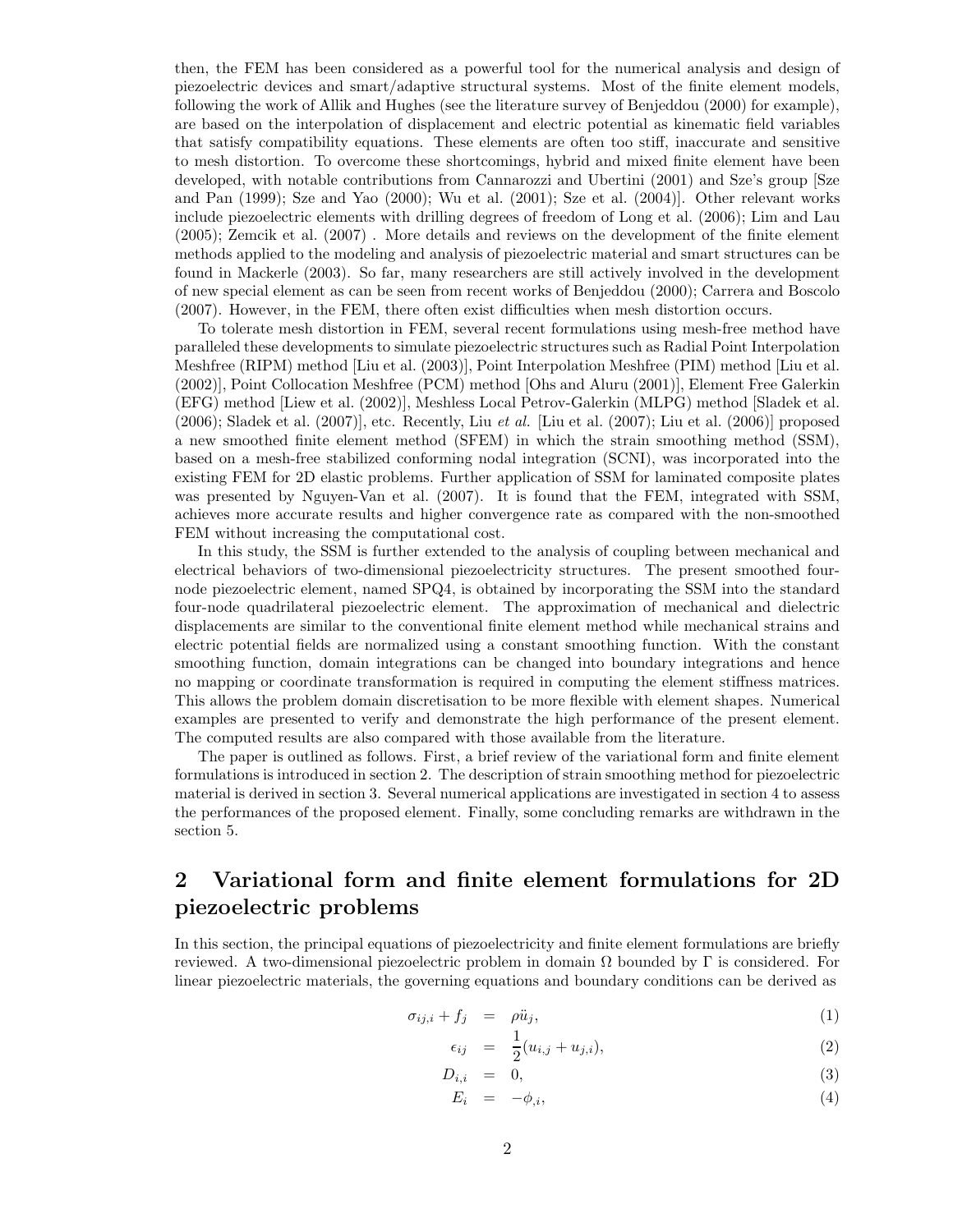together with the following boundary conditions

$$
\sigma_{ij} n_j = \bar{t}_i \qquad \text{on} \quad \Gamma_{\sigma}, \qquad \qquad u_i = \bar{u}_i \qquad \text{on} \quad \Gamma_u, \tag{5}
$$

$$
\phi = \bar{\phi} \qquad \text{on} \quad \Gamma_{\phi}, \tag{6}
$$

where  $\sigma_{ij}$ ,  $\epsilon_{ij}$  represent stress and strain tensor respectively,  $f_j$  is the body force density,  $u_j$  is the mechanical displacement vector,  $\rho$  is the mass density,  $D_i$  is the dielectric displacement vector,  $E_i$  is the electric field vector and  $\phi$  is the scalar electric potential field.

The general functional  $L$  is obtained by summing the kinetic energy, strain energy, dielectric energy and potential energy of external fields as follows.

$$
L = \int_{\Omega} \left[ \frac{1}{2} \rho \dot{\mathbf{u}}^T \dot{\mathbf{u}} - \frac{1}{2} \boldsymbol{\epsilon}^T \boldsymbol{\sigma} + \frac{1}{2} \mathbf{D}^T \mathbf{E} + \mathbf{u}^T \mathbf{f} \right] d\Omega
$$
  
+ 
$$
\int_{\Gamma} \left[ \mathbf{u}^T \bar{\mathbf{t}} + \phi^T \bar{\mathbf{q}} \right] d\Gamma.
$$
 (7)

Then the variational form of the equations of motion can be derived using Hamilton's principle

$$
\int_{\Omega} [\delta \epsilon^T \boldsymbol{\sigma} + \delta \mathbf{u}^T \rho \ddot{\mathbf{u}} - \delta \mathbf{E}^T \mathbf{D} - \delta \mathbf{u}^T \mathbf{f}] d\Omega
$$
\n
$$
- \int_{\Gamma} [\delta \mathbf{u}^T \bar{\mathbf{t}} + \delta \phi^T \bar{\mathbf{q}}] d\Gamma = 0. \quad (8)
$$

The mechanical constitutive relation for 2D piezoelectric materials can be expressed in the e-form as

$$
\sigma = \mathbf{c}_E \boldsymbol{\epsilon} - \mathbf{e}^T \mathbf{E},
$$
  
\n
$$
\mathbf{D} = \mathbf{e}\boldsymbol{\epsilon} + \mathbf{g}\mathbf{E},
$$
\n(9)

where  $\mathbf{c}_E$  is the elastic stiffness matrix for constant electric field,  $\mathbf{e}$  is the piezoelectric matrix and g is the dielectric constant matrix for constant mechanical strain.

Equation (9) can be rewritten in the explicit form in the  $x - z$  plane as

$$
\begin{bmatrix}\n\sigma_x \\
\sigma_z \\
\tau_{xz}\n\end{bmatrix} = \begin{bmatrix}\nc_{11} & c_{13} & 0 \\
c_{13} & c_{33} & 0 \\
0 & 0 & c_{55}\n\end{bmatrix} \begin{bmatrix}\n\epsilon_x \\
\epsilon_z \\
\gamma_{xz}\n\end{bmatrix} - \begin{bmatrix}\n0 & e_{31} \\
0 & e_{33} \\
e_{15} & 0\n\end{bmatrix} \begin{bmatrix}\nE_x \\
E_z\n\end{bmatrix},
$$
\n(10)

$$
\begin{bmatrix}\nD_x \\
D_z\n\end{bmatrix} = \begin{bmatrix}\n0 & 0 & e_{15} \\
e_{31} & e_{33} & 0\n\end{bmatrix} \begin{bmatrix}\n\epsilon_x \\
\epsilon_z \\
\gamma_{xz}\n\end{bmatrix} - \begin{bmatrix}\ng_{11} & 0 \\
0 & g_{33}\n\end{bmatrix} \begin{bmatrix}\nE_x \\
E_z\n\end{bmatrix}.
$$
\n(11)

If the piezoelectric stress constants are unavailable in Equation (10) or (11), they can be obtained by using the following relationship

$$
\begin{bmatrix} 0 & 0 & e_{15} \\ e_{31} & e_{33} & 0 \end{bmatrix} = \begin{bmatrix} 0 & 0 & d_{15} \\ d_{31} & d_{33} & 0 \end{bmatrix} \begin{bmatrix} c_{11} & c_{13} & 0 \\ c_{13} & c_{33} & 0 \\ 0 & 0 & c_{55} \end{bmatrix}.
$$
 (12)

in which [d] is the piezoelectric strain constant matrix.

f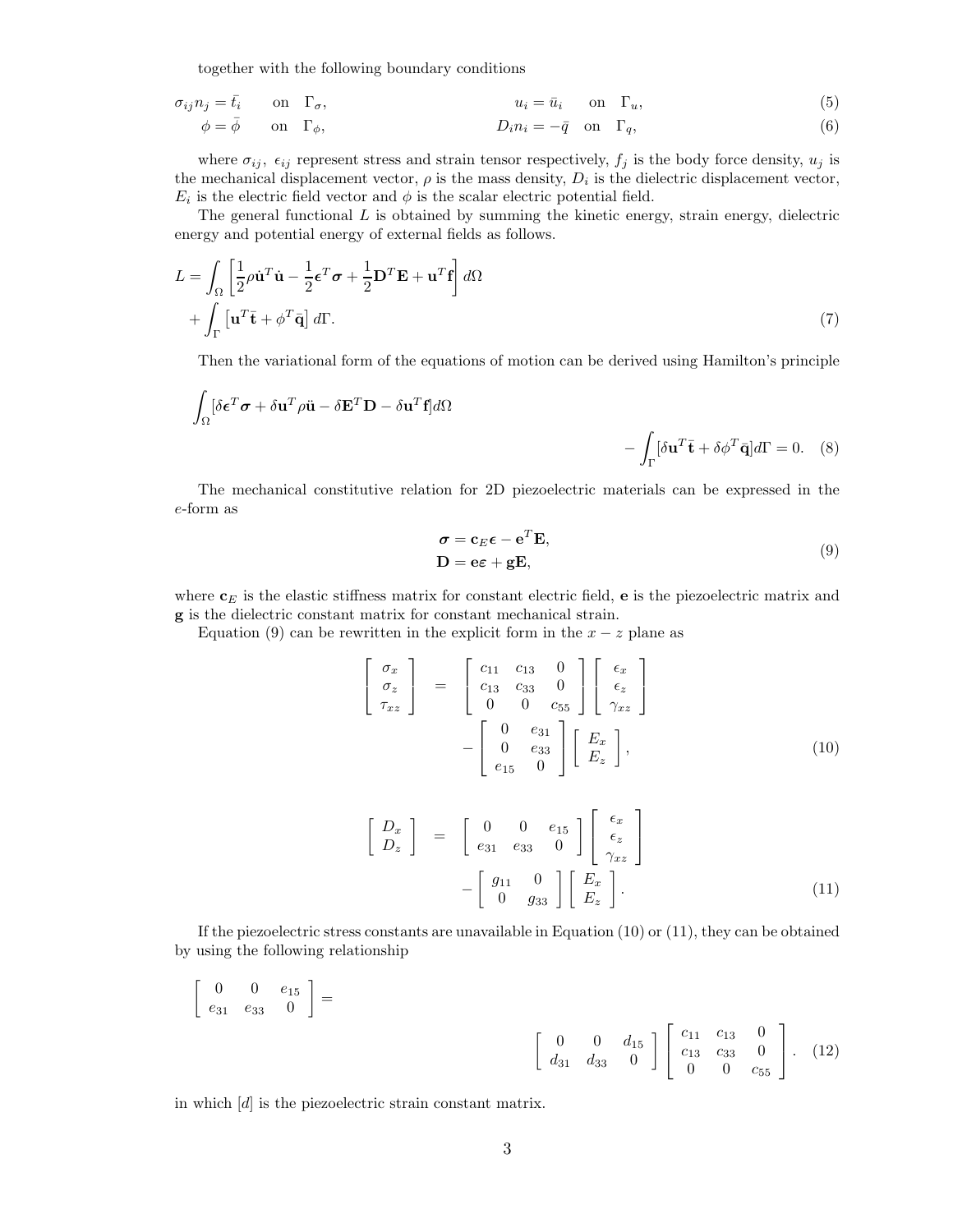The finite element approximation solution for 2D piezoelectric problems using the standard 4-node quadrilateral element can be expressed as

$$
\mathbf{u} = \mathbf{N}_u \mathbf{u}^e,\tag{13}
$$

$$
\phi = \mathbf{N}_{\phi} \phi^e,\tag{14}
$$

where  $\mathbf{u}^e$  and  $\boldsymbol{\phi}^e$  are the nodal displacement and nodal electric potential vectors,  $\mathbf{N}_u$  and  $\mathbf{N}_\phi$ are shape function matrices. They are given by

$$
\mathbf{u}^{e} = \sum_{i=1}^{4} [u_{i} \quad v_{i}], \tag{15}
$$

$$
\phi^e = \sum_{i=1}^4 [\phi_i], \tag{16}
$$

$$
\mathbf{N}_u = \begin{bmatrix} N_i & 0 \\ 0 & N_i \end{bmatrix}, \tag{17}
$$

$$
\mathbf{N}_{\phi} = [N_i], \tag{18}
$$

in which  $N_i = \frac{1}{4}(1+\xi_i\xi)(1+\eta_i\eta)$  is the bilinear shape function of the four-node serendipity element. The corresponding approximation of the linear strain  $\pmb{\epsilon}$  and electric field  $\mathbf E$  are

$$
\epsilon = \nabla_s \mathbf{u} = \mathbf{B}_u \mathbf{u}^e,\tag{19}
$$

$$
\mathbf{E} = -\nabla \phi = \mathbf{B}_{\phi} \phi^{e}, \qquad (20)
$$

where

$$
\mathbf{B}_u = \begin{bmatrix} N_{i,x} & 0 \\ 0 & N_{i,z} \\ N_{i,z} & N_{i,x} \end{bmatrix},
$$
\n(21)

$$
\mathbf{B}_{\phi} = \begin{bmatrix} N_{i,x} \\ N_{i,z} \end{bmatrix} . \tag{22}
$$

Substituting Equations (19)–(22) into Equation (8) leads to the piezoelectric dynamic equations

$$
\begin{bmatrix} \mathbf{M}_{uu}^e & 0 \\ 0 & 0 \end{bmatrix} \begin{Bmatrix} \ddot{\mathbf{u}} \\ \ddot{\boldsymbol{\phi}} \end{Bmatrix} + \begin{bmatrix} \mathbf{K}_{uu}^e & \mathbf{K}_{u\phi}^e \\ \mathbf{K}_{u\phi}^e & \mathbf{K}_{\phi\phi}^e \end{bmatrix} \begin{Bmatrix} \mathbf{u} \\ \boldsymbol{\phi} \end{Bmatrix} = \begin{Bmatrix} \mathbf{F} \\ \mathbf{Q} \end{Bmatrix},
$$
(23)

in which

$$
\mathbf{M}_{uu}^e = \int_{\Omega} \rho \mathbf{N}_u^T \mathbf{N}_u d\Omega, \tag{24}
$$

$$
\mathbf{K}_{uu}^e = \int_{\Omega} \mathbf{B}_u^T \mathbf{c}_E \mathbf{B}_u d\Omega, \tag{25}
$$

$$
\mathbf{K}^{e}_{u\phi} = \int_{\Omega} \mathbf{B}_{u}^{T} \mathbf{e}^{T} \mathbf{B}_{\phi} d\Omega, \qquad (26)
$$

$$
\mathbf{K}^e_{\phi\phi} = -\int_{\Omega} \mathbf{B}_{\phi}^T \mathbf{g} \mathbf{B}_{\phi} d\Omega, \qquad (27)
$$

$$
\mathbf{F} = \int_{\Omega} \mathbf{N}_u^T \mathbf{f} d\Omega + \int_{\Gamma_{\sigma}} \mathbf{N}_u^T \bar{\mathbf{t}} d\Gamma, \qquad (28)
$$

$$
\mathbf{Q} = \int_{\Gamma_q} \mathbf{N}_{\phi}^T \bar{\mathbf{q}} d\Gamma. \tag{29}
$$

## 3 Strain smoothing approach for piezoelectric finite element method

The smoothed strain and smoothed electric field at an arbitrary point  $x_C$  are obtained by

$$
\tilde{\epsilon}(\mathbf{x}_C) = \int_{\Omega_C} \epsilon(\mathbf{x}) \Phi(\mathbf{x} - \mathbf{x}_C) d\Omega, \tag{30}
$$

$$
\tilde{\mathbf{E}}(\mathbf{x}_C) = \int_{\Omega_C} \mathbf{E}(\mathbf{x}) \Phi(\mathbf{x} - \mathbf{x}_C) d\Omega,
$$
\n(31)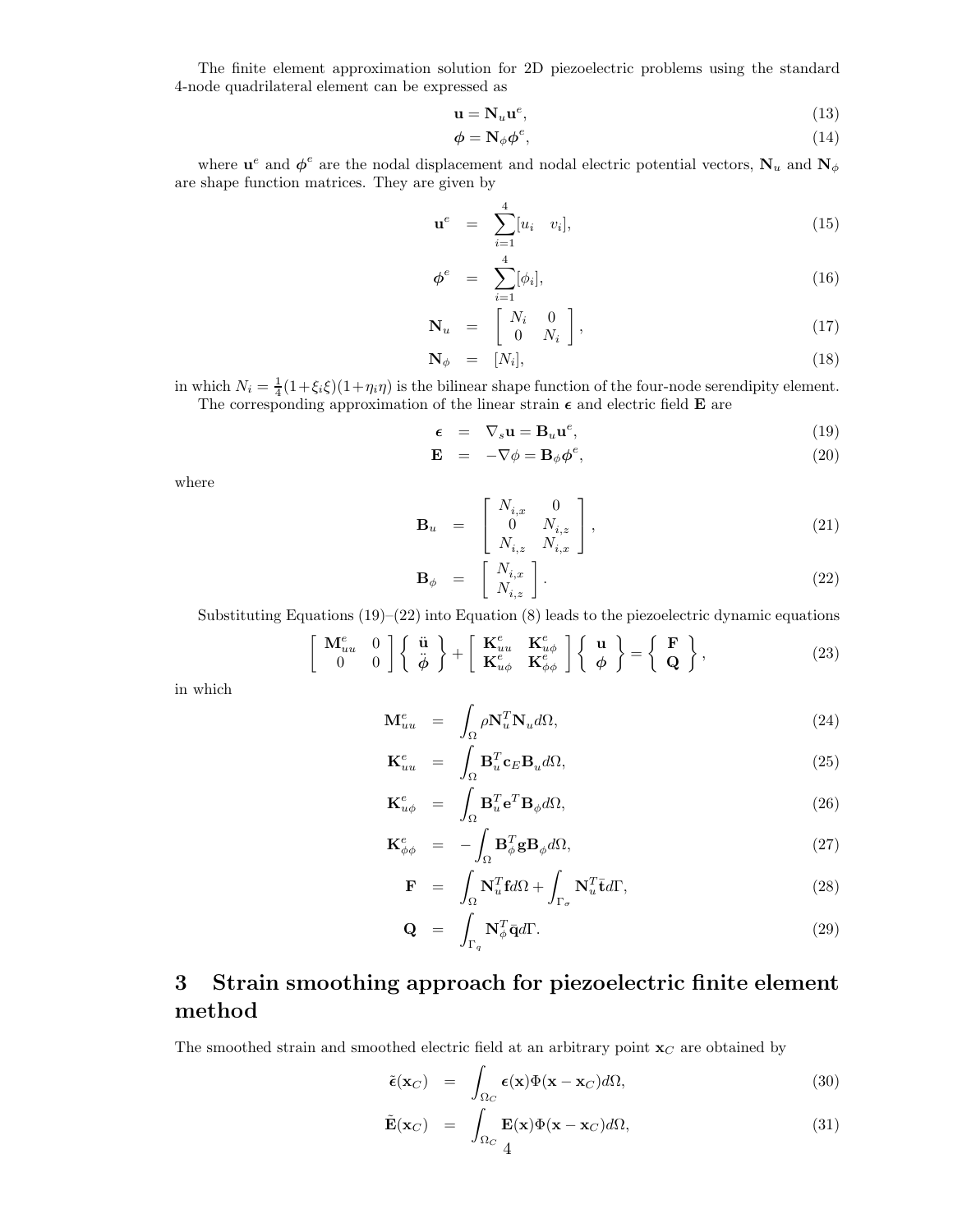where  $\epsilon$ , **E** are respectively the mechanical strain and electric field obtained from displacement compatibility condition as given in Equations (19) and (20).  $\Omega_C$  is the smoothing cell domain on which the smoothing operation is performed. Depending on the stability analysis [Liu et al. (2007); Liu et al. (2006)],  $\Omega_C$  may be an entire element or part of an element as shown in Figure 1.  $\Phi$  is a smoothing function that satisfies the following properties

$$
\Phi \ge 0 \quad \text{and} \quad \int_{\Omega} \Phi d\Omega = 1. \tag{32}
$$

For simplicity,  $\Phi$  is chosen as a constant function

$$
\Phi(\mathbf{x} - \mathbf{x}_C) = \begin{cases} 1/A_C & \mathbf{x} \in \Omega_C, \\ 0 & \mathbf{x} \notin \Omega_C. \end{cases}
$$
\n(33)

where  $A_C = \int_{\Omega_C} d\Omega$  is the area of the smoothing cell (subcell).





Substituting  $\Phi$  into Equations (30)–(31) and applying the divergence theorem, we obtain the smoothed strain and smoothed electric field in the domain  $\Omega_C$  as follows.

$$
\tilde{\epsilon}(\mathbf{x}_C) = \frac{1}{A_C} \int_{\Omega_C} \nabla_s \mathbf{u}(\mathbf{x}) d\Omega = \frac{1}{A_C} \int_{\Gamma_C} \mathbf{n}_u \mathbf{u}(\mathbf{x}) d\Gamma,
$$
\n(34)

$$
\tilde{\mathbf{E}}(\mathbf{x}_C) = -\frac{1}{A_C} \int_{\Omega_C} \nabla \phi(\mathbf{x}) d\Omega = -\frac{1}{A_C} \int_{\Gamma_C} \mathbf{n}_{\phi} \phi(\mathbf{x}) d\Gamma,
$$
\n(35)

where  $\mathbf{n}_u$  and  $\mathbf{n}_\phi$  are outward normal matrices on the boundary  $\Gamma_C$ 

$$
\mathbf{n}_u = \begin{bmatrix} n_x & 0 \\ 0 & n_z \\ n_z & n_x \end{bmatrix}, \quad \mathbf{n}_\phi = [n_x \quad n_z]^T.
$$
 (36)

Introducing the finite element approximation of **u** and  $\phi$  into Equations (34) and (35) one gets

$$
\tilde{\epsilon}(\mathbf{x}_C) = \sum_{i=1}^{nc} \tilde{\mathbf{B}}_{ui}(\mathbf{x}_C) \mathbf{u}^e,
$$
\n(37)

$$
\tilde{\mathbf{E}}(\mathbf{x}_C) = -\sum_{\substack{j=1\\0}}^{nc} \tilde{\mathbf{B}}_{\phi i}(\mathbf{x}_C) \phi^e, \qquad (38)
$$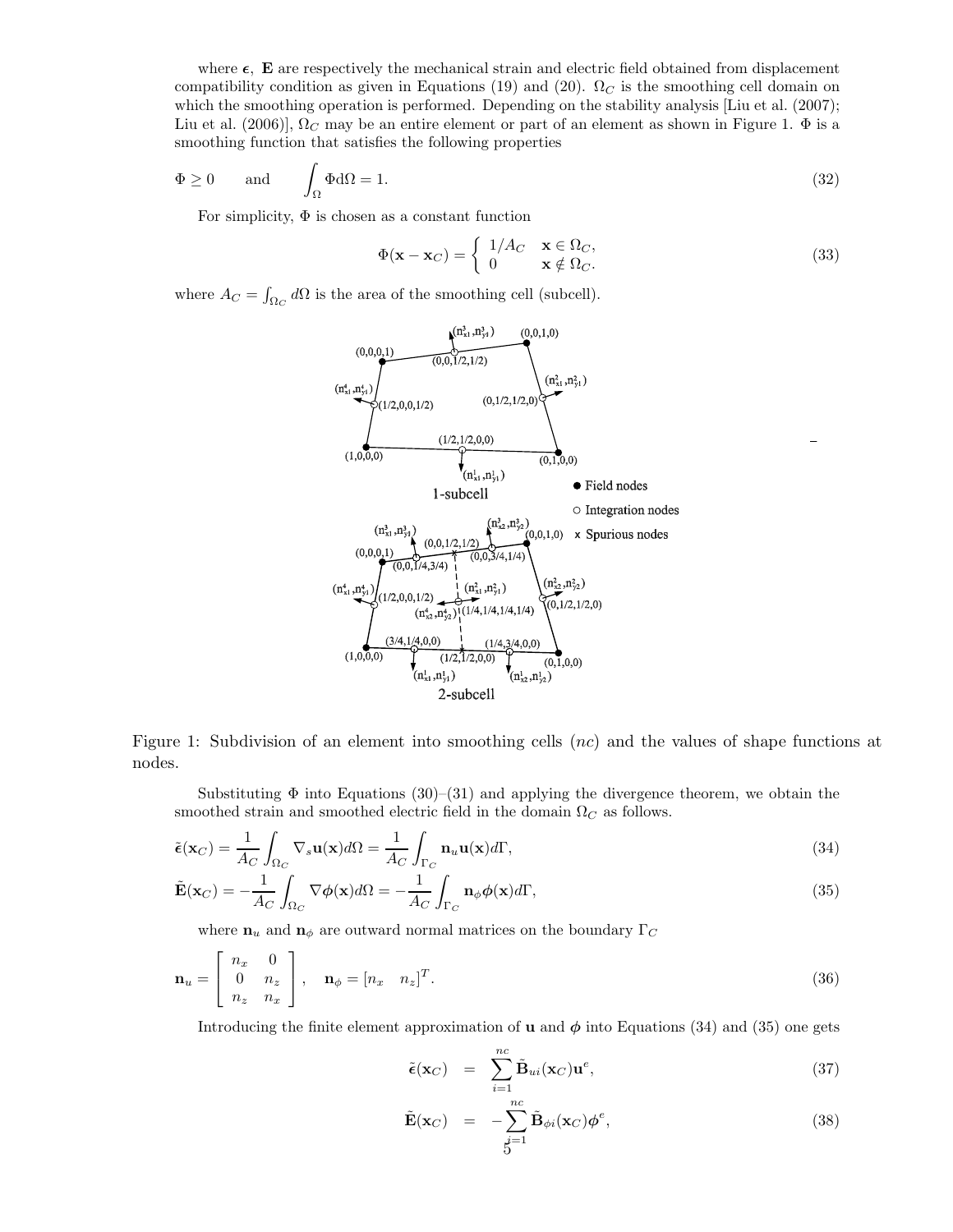in which

$$
\tilde{\mathbf{B}}_{ui}(\mathbf{x}_C) = \frac{1}{A_C} \int_{\Gamma_C} \begin{bmatrix} N_i n_x & 0 \\ 0 & N_i n_z \\ N_i n_z & N_i n_x \end{bmatrix} d\Gamma, \tag{39}
$$

$$
\tilde{\mathbf{B}}_{\phi i}(\mathbf{x}_C) = \frac{1}{A_C} \int_{\Gamma_C} \begin{bmatrix} N_i n_x \\ N_i n_z \end{bmatrix} d\Gamma.
$$
\n(40)

Using one Gaussian point to evaluate Equation (39) and (40) along each line segment of the boundary  $\Gamma_i^C$  of  $\Omega_C$ , they can be transformed as

$$
\tilde{\mathbf{B}}_{ui}(\mathbf{x}_C) = \frac{1}{A_C} \sum_{b=1}^{nb} \begin{bmatrix} N_i(\mathbf{x}_b^G) n_x & 0\\ 0 & N_i(\mathbf{x}_b^G) n_z\\ N_i(\mathbf{x}_b^G) n_z & N_i(\mathbf{x}_b^G) n_x \end{bmatrix} l_b^C,
$$
\n(41)

$$
\tilde{\mathbf{B}}_{\phi i}(\mathbf{x}_C) = \frac{1}{A_C} \sum_{b=1}^{nb} \left[ \begin{array}{c} N_i(\mathbf{x}_b^G) n_x \\ N_i(\mathbf{x}_b^G) n_z \end{array} \right] l_b^C, \tag{42}
$$

where  $\mathbf{x}_b^G$  and  $l_b^C$  are the midpoint (Gauss point) and the length of  $\Gamma_b^C$ , respectively; nb is the total number of edges of each smoothing cell.

Finally, the linear equations of motion (23) can be rewritten as follows

$$
\begin{bmatrix}\n\mathbf{M}_{uu}^{e} & 0 \\
0 & 0\n\end{bmatrix}\n\begin{Bmatrix}\n\ddot{\mathbf{u}} \\
\ddot{\phi}\n\end{Bmatrix} + \begin{bmatrix}\n\tilde{\mathbf{K}}_{uu}^{e} & \tilde{\mathbf{K}}_{u\phi}^{e} \\
\tilde{\mathbf{K}}_{u\phi}^{e} & \tilde{\mathbf{K}}_{\phi\phi}^{e}\n\end{bmatrix}\n\begin{Bmatrix}\n\mathbf{u} \\
\phi\n\end{Bmatrix} = \begin{Bmatrix}\n\mathbf{F} \\
\mathbf{Q}\n\end{Bmatrix},
$$
\n(43)

where

$$
\tilde{\mathbf{K}}_{uu}^e = \sum_{C=1}^{nc} \tilde{\mathbf{B}}_{uC}^T \mathbf{c}_E \tilde{\mathbf{B}}_{uC} A_C, \qquad (44)
$$

$$
\tilde{\mathbf{K}}^e_{u\phi} = \sum_{C=1}^{nc} \tilde{\mathbf{B}}^T_{uC} \mathbf{e}^T \tilde{\mathbf{B}}_{\phi C} A_C, \tag{45}
$$

$$
\tilde{\mathbf{K}}^e_{\phi\phi} = -\sum_{C=1}^{nc} \tilde{\mathbf{B}}^T_{\phi C} \mathbf{g}^T \tilde{\mathbf{B}}_{\phi C} A_C.
$$
\n(46)

Equation (43) forms the basis of the smoothed piezoelectric finite element method. In this work, four-node quadrilateral element is employed for domain discretization. Two smoothing cells or subcells ( $nc = 2$ ) are used to evaluate Equation (44)–(46). Further increase of nc will lead to high computational cost but the accuracy may not be better because this results in stiffer system [Liu et al. (2006)]. The obtained four-node piezoelectric element with two smoothing cells is named SPQ4 (Smoothed Piezoelectric Quadrilateral 4-node element).

## 4 Numerical results

In this section, several numerical examples are employed to test and assess the performance of the SPQ4 element as applied to the linear static and free vibration analysis of two-dimensional piezoelectric structures.

#### 4.1 Patch testing

The patch test is an essential check for convergence and is used to verify whether the element can display exactly the constitutive behaviour of material through correct stresses, when subjected to constant strains. In this section, a patch test is used to verify that our proposed element, SPQ4, has proper convergence properties. A choice of material, mesh and boundary conditions was adopted from the work of Sze et al. (2004), as shown in Figure 2.

The following PZT4 material in reference Sze et al. (2004) is used for the patch test.  $c_{11} = 139 \times 10^3$ ,  $c_{33} = 113 \times 10^3$ ,  $c_{13} = 74.3 \times 10^3$ ,  $c_{55} = 25.6 \times 10^3 (N/mm^2)$ ,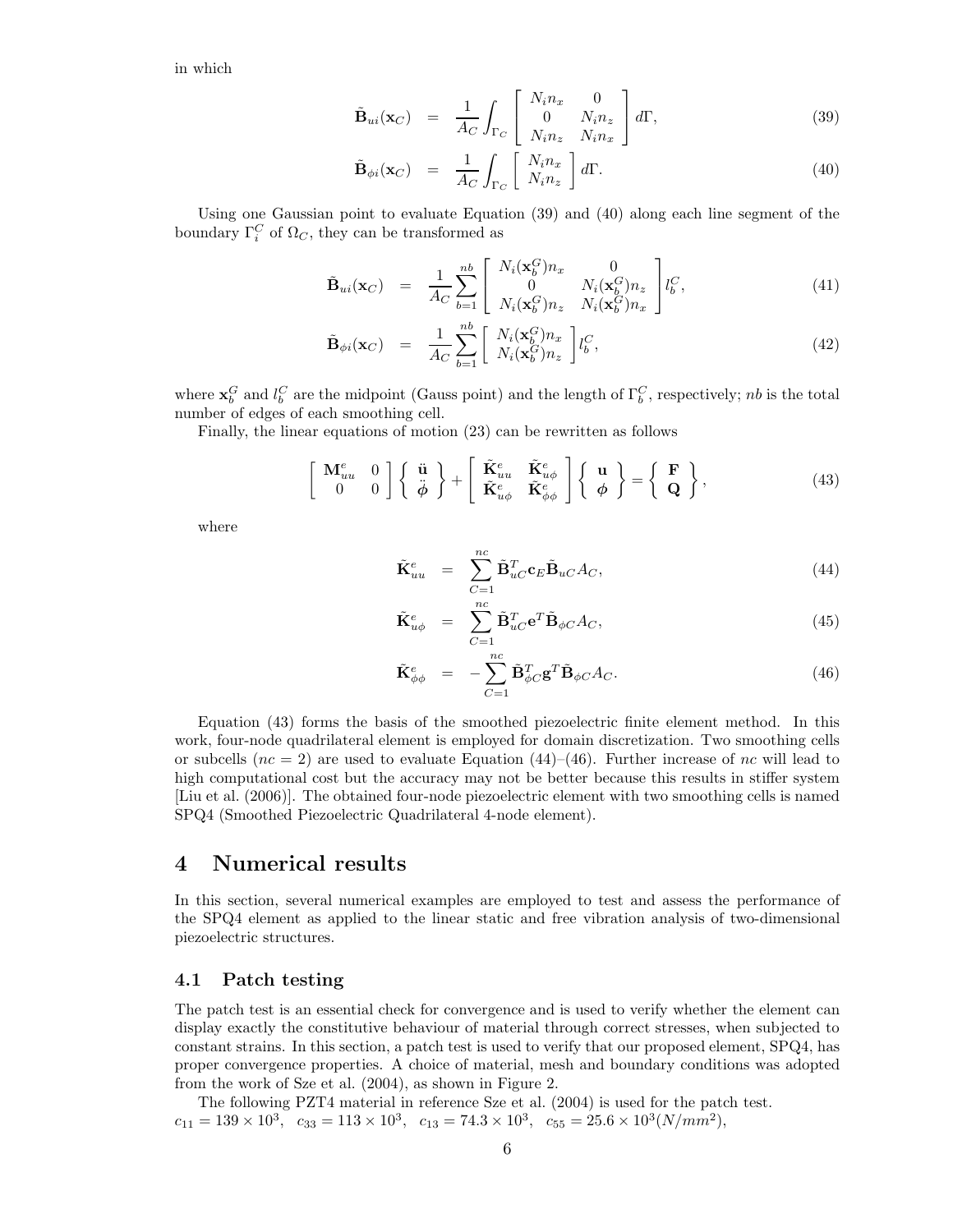

Figure 2: Geometry and mesh of the piezoelectric patch test.

 $e_{15} = 13.44 \times 10^6$ ,  $e_{31} = -6.98 \times 10^6$ ,  $e_{33} = 13.84 \times 10^6$  (pC/mm<sup>2</sup>),  $g_{11} = 6.00 \times 10^9$ ,  $g_{33} = 5.47 \times 10^9$  (pC/GV mm).

The prescribed mechanical displacements and electric potentials are applied at the edges defined by nodes 1, 2, 3 and 4 as follows.

$$
u_x = s_{11}\sigma_0 x
$$
,  $u_z = s_{13}\sigma_0 z$ ,  $\phi = b_{31}\sigma_0 z$ .

where  $\sigma_0 = 1000$  is an arbitrary stress parameter.  $s_{11}$ ,  $s_{13}$  and  $b_{31}$  are material constants which can be calculated by the following relation

$$
\left[\begin{array}{cccc} s_{11} & s_{13} & g_{31} \\ s_{13} & s_{33} & b_{33} \\ b_{31} & b_{33} & -f_{33} \end{array}\right] = \left[\begin{array}{cccc} c_{11} & c_{13} & e_{31} \\ c_{13} & c_{33} & e_{33} \\ e_{31} & e_{33} & -g_{33} \end{array}\right]^{-1}.
$$

Under the boundary conditions described above, the corresponding exact stress  $\sigma$  and electric displacement D are given as

$$
\sigma_x = \sigma_0, \quad \sigma_z = \tau_{xz} = D_x = D_z = 0.
$$

As expected, the obtained results using SPQ4 elements match the exact solution as shown in Table 1 and hence SPQ4 elements successfully passed the patch test.

#### 4.2 Single-layer piezoelectric strip in shear deformation

This example considers the shear deformation of a  $1 \times 1$  mm single-layer square strip (Figure 3), polarized in the z−direction as proposed in Ohs and Aluru (2001). The material PZT-5 was used for this problem. Their properties and other important values are summarized in Table 2.

The strip is subjected to a uniform compressive stress  $\sigma_0$  in the z direction and an applied voltage  $V_0$  as shown on Figure 3. The applied electric field is perpendicular to the polarization of the material to cause a shear strain in the strip. The overall deformation is a superposition of the deformation due to the shear strain and the compressive load. The following mechanical and electrical boundary conditions were applied to the sides of the strip

$$
\phi_{,z}(x, \pm h) = 0, \quad \sigma_z(x, \pm h) = \sigma_0, \quad \tau_{xz}(L, z) = 0, \tau_{xz}(x, \pm h) = 0, \quad \phi(L, z) = -V_0, \quad \sigma_x(L, z) = 0, \phi(0, z) = +V_0, \quad u(0, z) = 0, \quad w(0, 0) = 0.
$$

The analytical solution for this problem is given by Gaudnzi and Bathe (1995)

$$
u = s_{13}\sigma_0 x,
$$
  
\n
$$
w = \frac{d_{15}V_0 x}{h} + s_{33}\sigma_0 z,
$$
  
\n
$$
\phi = V_0 \left(1 - 2\frac{x}{L}\right).
$$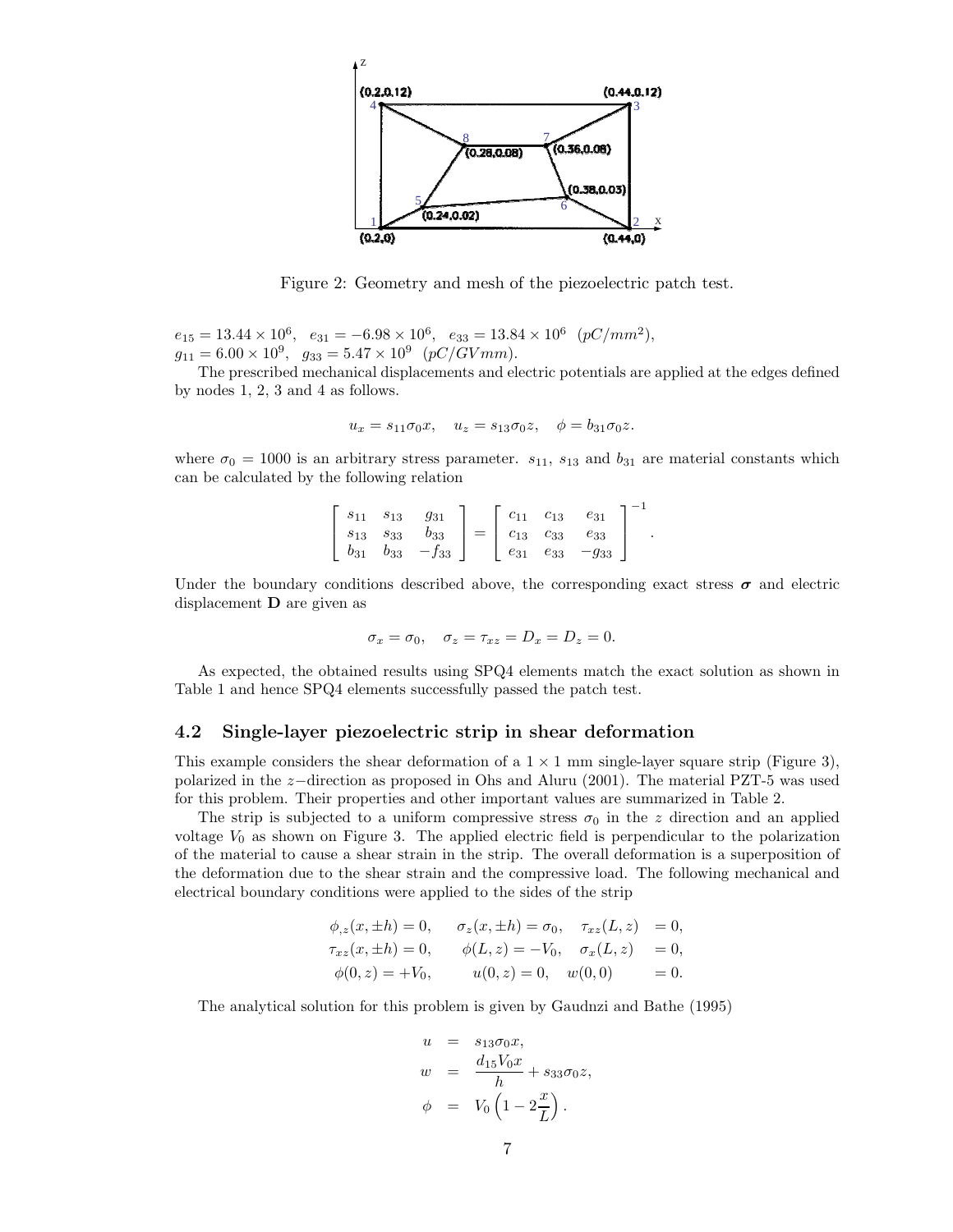| Variable    | Results                  |                          |  |  |  |
|-------------|--------------------------|--------------------------|--|--|--|
|             | SPQ4                     | Exact                    |  |  |  |
| $\sigma_x$  | 1000                     | 1000                     |  |  |  |
| $\sigma_z$  | $1.9397 \times 10^{-10}$ | $\theta$                 |  |  |  |
| $\tau_{xz}$ | $9.4022 \times 10^{-11}$ | 0                        |  |  |  |
| $D_x$       | $9.1261 \times 10^{-8}$  | 0                        |  |  |  |
| $D_z$       | $-1.4486 \times 10^{-8}$ | $\Omega$                 |  |  |  |
| $u_{x5}$    | $1.9012 \times 10^{-3}$  | $1.9012 \times 10^{-3}$  |  |  |  |
| $u_{z5}$    | $-6.0626 \times 10^{-5}$ | $-6.0626 \times 10^{-5}$ |  |  |  |
| $\phi_5$    | $-3.5557 \times 10^{-7}$ | $-3.5557 \times 10^{-7}$ |  |  |  |
| $u_{x6}$    | $3.0103 \times 10^{-3}$  | $3.0103 \times 10^{-3}$  |  |  |  |
| $u_{z6}$    | $-9.0939 \times 10^{-5}$ | $-9.0939 \times 10^{-5}$ |  |  |  |
| $\phi_6$    | $-5.3335 \times 10^{-7}$ | $-5.3335 \times 10^{-7}$ |  |  |  |
| $u_{x7}$    | $2.8519 \times 10^{-3}$  | $2.8519 \times 10^{-3}$  |  |  |  |
| $u_{z7}$    | $-2.4251 \times 10^{-4}$ | $-2.4251 \times 10^{-4}$ |  |  |  |
| $\phi_7$    | $-1.4223 \times 10^{-6}$ | $-1.4223 \times 10^{-6}$ |  |  |  |
| $u_{x8}$    | $2.2181 \times 10^{-3}$  | $2.2181 \times 10^{-3}$  |  |  |  |
| $u_{z8}$    | $-2.4251 \times 10^{-4}$ | $-2.4251 \times 10^{-4}$ |  |  |  |
| $\phi_8$    | $-1.4223 \times 10^{-6}$ | $-1.4223 \times 10^{-6}$ |  |  |  |

Table 1: Results of the patch test.

Table 2: Single-layer piezoelectric material properties, dimensions and other constants.

| $s_{11}$   | $16.4 \times 10^{-6} \frac{(mm)^2}{N}$   |          | $d_{31}$ $-172 \times 10^{-9} \frac{mm}{V}$ |
|------------|------------------------------------------|----------|---------------------------------------------|
| $s_{13}$   | $-7.22 \times 10^{-6} \frac{ (mm)^2}{N}$ | $d_{33}$ | $-374 \times 10^{-9} \frac{mm}{V}$          |
| S33        | $18.8 \times 10^{-6} \frac{(mm)^2}{N}$   | $d_{15}$ | $584 \times 10^{-9} \frac{mm}{V}$           |
| $s_{55}$   | $47.5 \times 10^{-6} \frac{(mm)^2}{N}$   | $g_{11}$ | $1.53105 \times 10^{-8} \frac{N}{V^2}$      |
| $\sigma_0$ | $-5.0 \frac{N}{m^2}$                     | 933      | $1.505 \times 10^{-8} \frac{N}{V^2}$        |
| $\sigma_1$ | $20.0 \frac{N}{mm^2}$                    | $V_0$    | 1000V                                       |
|            | 1.0mm                                    |          | 0.5mm                                       |

To demonstrate the capability of the SPQ4 elements with various complex shapes, the strip is modelled with two types of mesh in this analysis with  $10 \times 10$  regular as well as irregular elements as shown in Figure 4.

A plot of the total deformation of the strip is presented in Figure 5. The total displacements obtained with regular and irregular mesh are compared and plotted together with exact solutions in Figure 6 and Figure 7. Note that the computed displacements u are along the right side  $(x = L)$ while the displacements w distribute along the bottom edge  $(z = -h)$ . The distribution of the computed electric potentials along the bottom side  $(z = -h)$  is also demonstrated in Figure 8. It is observed that all the computed displacements and electric potentials for both types of mesh are in excellent agreement with the analytical solutions.

#### 4.3 Single-layer piezoelectric strip in bending

The strip with the same material and geometry as in the previous example is considered but with modified boundary conditions for bending situation. In this case, the top and bottom surfaces are poled and electroded in the same direction to cause the strip contracting in the z−direction and expanding along the x−direction. The strip also bends downward due to the linear applied stress at the right edge as shown in Figure 9.

The following mechanical and electrical boundary conditions are applied to the edges of the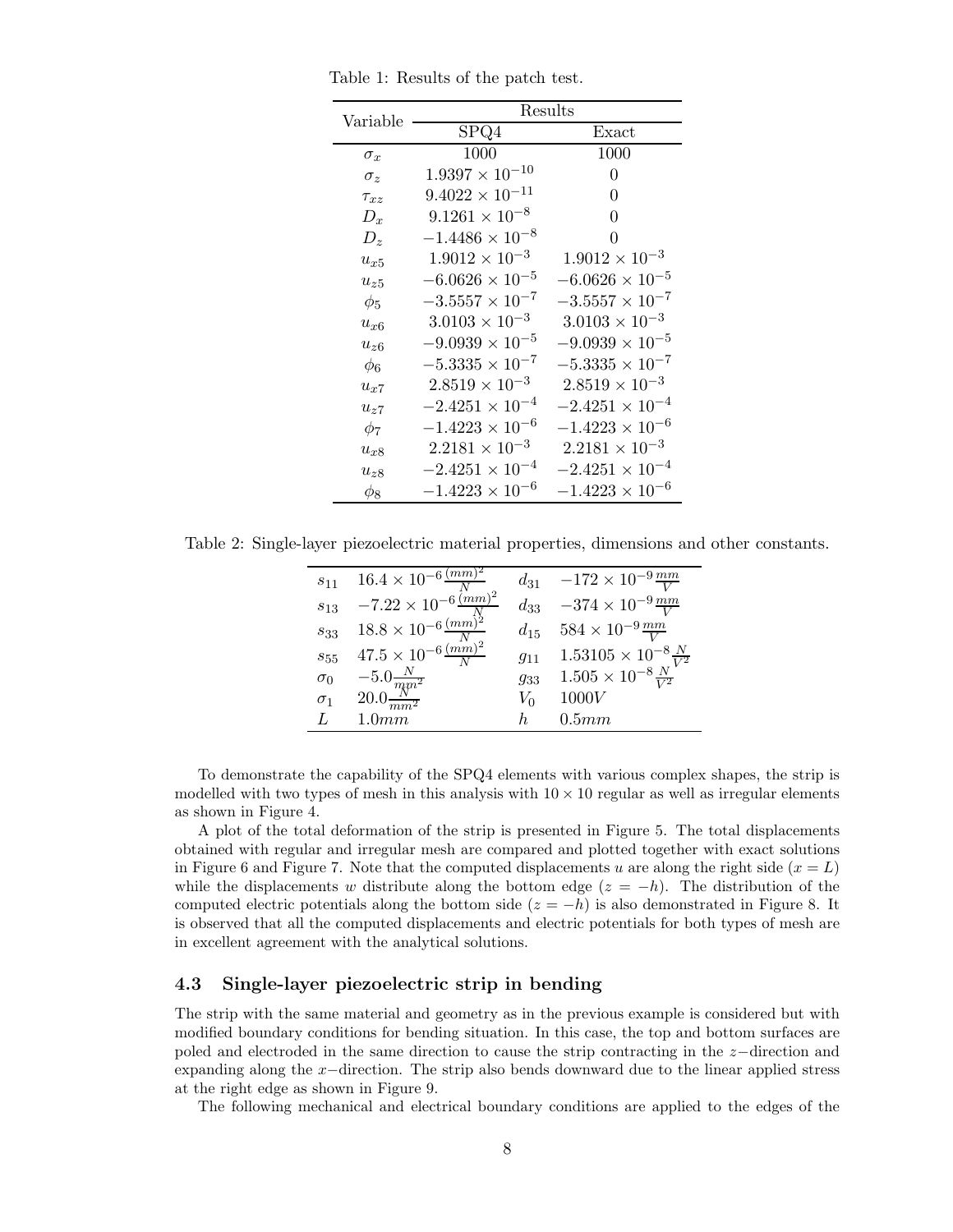

Figure 3: Piezo-strip subjected to a uniform stress and an applied voltage.



Figure 4: Typical meshes of the single-layer piezoelectric strip.

strip

$$
\phi(x, \pm h) = \pm V_0, \quad \sigma_z(x, \pm h) = 0, \quad \tau_{xz}(x, \pm h) = 0,
$$
  

$$
\phi_{,x}(L, z) = 0, \quad \sigma_x(L, z) = \sigma_0 + \sigma_1 z, \quad \tau_{xz}(L, z) = 0,
$$
  

$$
\phi_{,x}(0, z) = 0, \quad u(0, z) = 0, \quad w(0, 0) = 0.
$$

The analytical solution is available for this problem and can be found in Gaudnzi and Bathe (1995); Ohs and Aluru (2001) as follows

$$
u = s_{11}\left(\sigma_0 - \frac{d_{31}V_0}{s_{11}h}\right) + s_{11}\left(1 - \frac{d_{31}^2}{s_{11}g_{33}}\right)\sigma_1 xz,
$$
  
\n
$$
w = s_{13}\left(\sigma_0 - \frac{d_{33}V_0}{s_{13}h}\right)z + s_{13}\left(1 - \frac{d_{33}d_{31}}{s_{13}g_{33}}\right)\sigma_1 \frac{z^2}{2}
$$
  
\n
$$
-s_{11}\left(1 - \frac{d_{31}^2}{s_{11}g_{33}}\right)\sigma_1 \frac{x^2}{2},
$$
  
\n
$$
\phi = V_0 \frac{z}{h} - \frac{d_{31}\sigma_1}{2g_{33}}(h^2 - z^2).
$$

Two types of mesh as shown in Figure 4 are analyzed again. The obtained deformation of the strip is shown in Figure 10. Figure 11 illustrates the computed and exact displacements  $u$  along the right side  $(x = L)$  while the vertical displacements w along the bottom edge  $(z = -h)$  are shown in Figure 12. The distribution of the computed electric potentials along the right side  $(x = L)$  with the exact solution are demonstrated in Figure 13. Once again, both computed displacements and electric potential match well the exact solutions for regular mesh as well as for highly distorted mesh.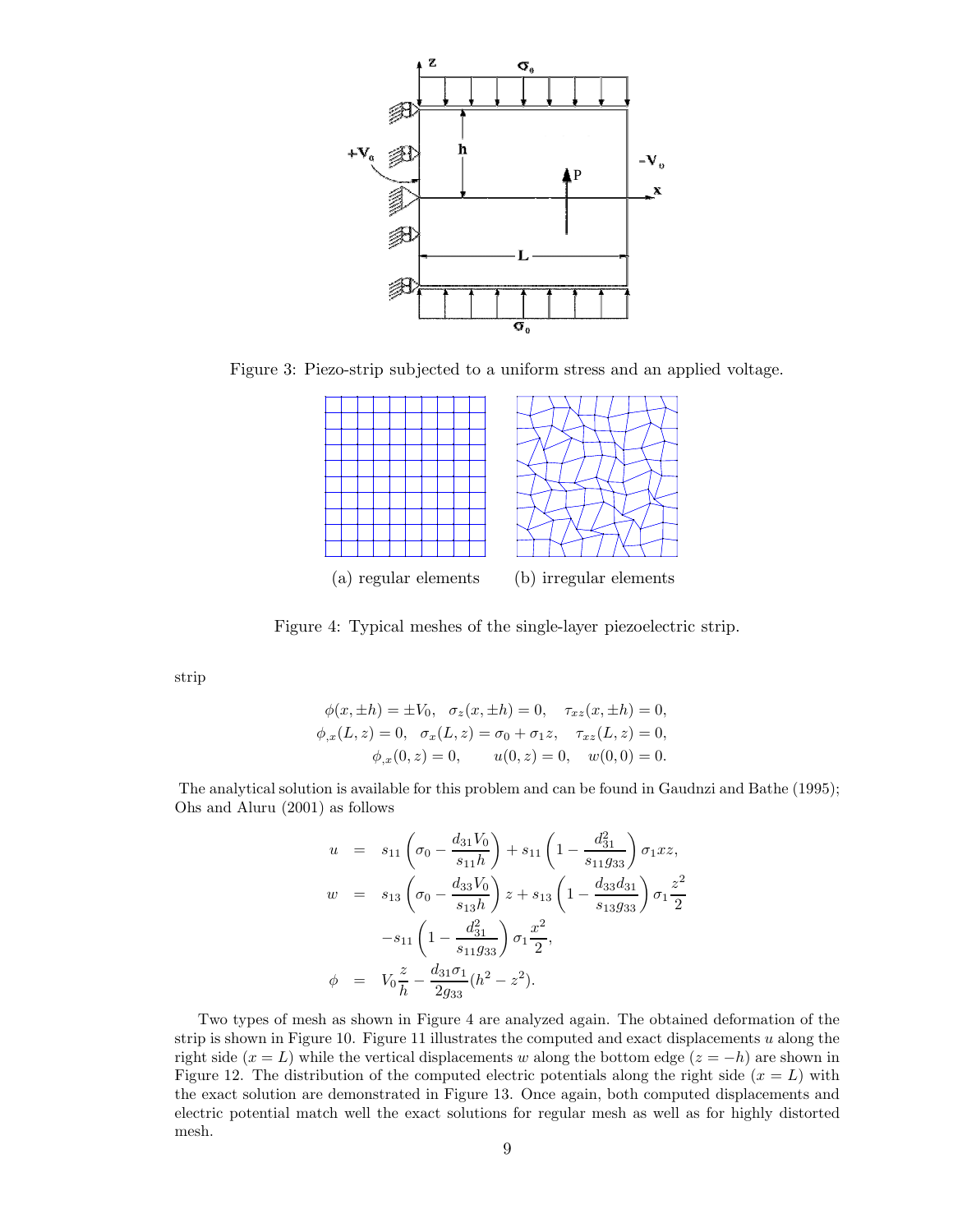

Figure 5: Total deformation of the strip in shearing.



Figure 6: Computed and exact u−displacements.

#### 4.4 A parallel piezoelectric bimorph beam

The example to be discussed here is the two-layer parallel bimorph beam. It consists of a cantilever piezoelectric beam made of two PVDF layers of the same thickness  $h_t = h_b = H/2 = 0.2$  mm and a length of  $L = 5$  mm, with same polarization orientations as shown in Figure 14. The PVDF material properties are summarized as follows  $E = 2$   $GPa, \nu = 0.29, e_{31} = 0.046$   $C/m^2$ ,  $e_{32} =$ 0.046  $C/m^2$ ,  $g_{11} = 0.1062 \times 10^{-9}$   $F/m$ ,  $g_{33} = 0.1062 \times 10^{-9}$   $F/m$ .

For the parallel bimorph configuration, a zeros voltage  $(V = 0)$  is applied to the intermediate electrode, while the voltage  $V = 1$  is applied to the bottom and top faces of the beam so that the electric field along the thickness direction across the lower and upper layers are in opposite direction. This will generate moments that bend the bimorph.

In this study, the beam is assumed to be in a plane stress state. For an applied electric field V only, the tip deflection  $\delta$  of the cantilever parallel bimorph can be approximated as [Cambridge] (1995)]

$$
\delta = \frac{2L^2 V d_{31}}{H^2}.
$$
\n(47)

With  $L = 5$  mm and  $H = 0.4$  mm, the approximated value of the tip deflection calculated from Equation (47) is  $\delta = 1.0206 \times 10^{-8}$  (m).

The beam is analyzed using  $15\times2$ ,  $25\times2$ ,  $35\times2$  and  $50\times2$  meshes of SPQ4 elements. Table 3 presents the obtained tip deflections together with analytic and meshless solutions such as PIM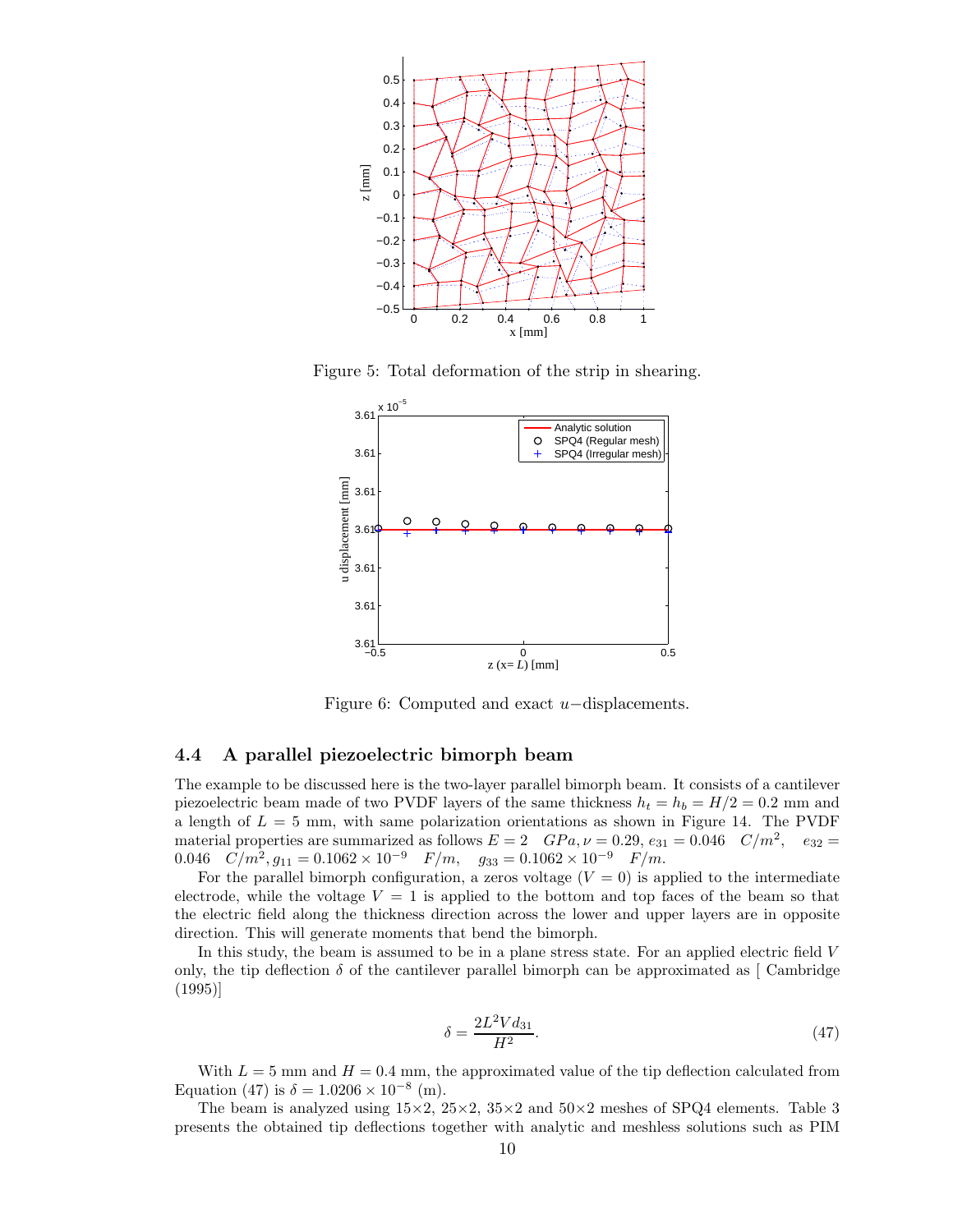

Figure 7: Computed and exact w−displacements.



Figure 8: Computed and exact electric potential  $\phi$ .

[Liu et al. (2002)] and RPIM [Liu et al. (2003)]. Note that the values in parentheses corresponding to the percentage of relative error compared with analytic solutions. It can be seen that the present element, SPQ4, gives more accurate results than those of other numerical solutions cited here. A plot of the total mechanical deformation of the bimorph with  $25 \times 2$  mesh is also given in Figure 15.

#### 4.5 A piezoelectric Cook's membrane

This section deals with a clamped tapered panel with distributed in-plane tip load  $F = 1$  similar to the well-known Cook's membrane. The lower surface is subjected to a voltage  $V = 0$ . The geometry and boundary conditions of the beam are shown in the Figure 16. The beam is made of PZT4 material as in the section 4.1.

Since no analytic solution is available for this problem, the present results are compared with a finite element solution with a fine mesh. The best known values of the displacement, the electric potential, the first principal stress and the electric flux density at node A, B, C respectively, according to Long et al. (2006) are

 $u_{zA} = 2.109 \times 10^{-4} \, \text{mm}, \phi_A = 1.732 \times 10^{-8} \, \text{GV},$  $\sigma_{1B} = 0.21613N/mm^2, D_C = 22.409pC/mm^2.$ 

Table 4 presents the obtained results with mesh refinement and relative error (values in parentheses) when compared with the best known values using a fine mesh of FEM [Long et al. (2006)]. It can be seen that relative errors reduce when the mesh is refined. With a mesh of  $24 \times 24$  elements, the present method achieves excellent accuracy on displacement  $u_{zA}$  (relative error= 0.379%) and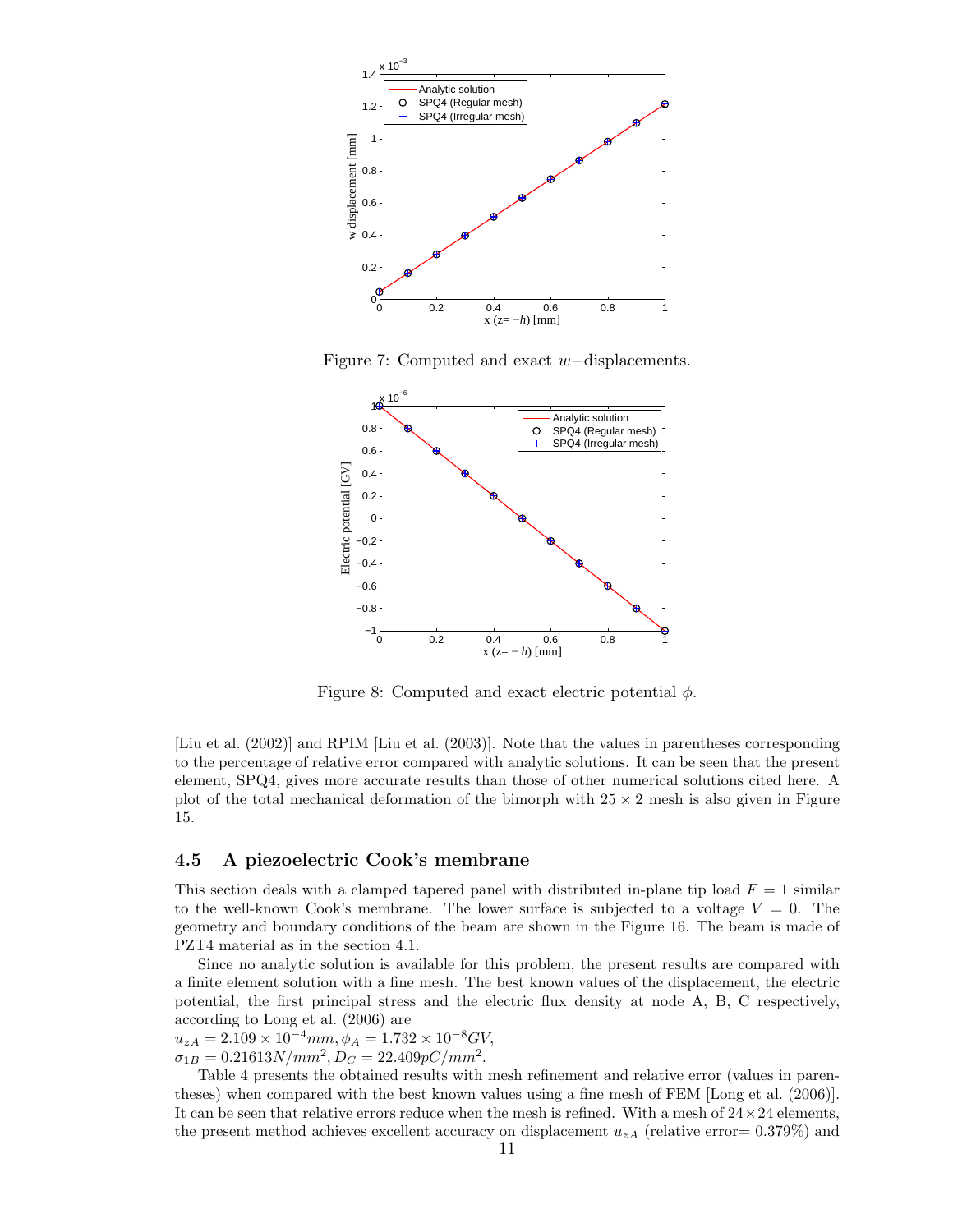

Figure 9: Piezo-strip subjected to a linear stress and an applied voltage.



Figure 10: Total deformation of the strip in bending.

reasonable predictions for  $\phi_A$ ,  $\sigma_{1B}$  as well as  $D_{1C}$ .

#### 4.6 Free vibration of a piezoelectric transducer

This section performs an eigenvalue analysis of a piezoelectric transducer consisting of a piezoelectric wall made of PZT4 material as in the section 4.1 with brass end caps as shown in Figure 17. The piezoelectric material is electroded on both the inner and outer surfaces. This problem is similar to the one studied numerically by Liu et al. (2003) and experimentally by Mercer et al. (1987).

The transducer is modeled as an axisymmetric structures with 44 SPQ4 elements as shown in Figure 18. The obtained results are compared with those of Liu et al. (2002) using PIM method and experimental results reported in Mercer et al. (1987) as given in Table 5. The values in parentheses correspond to the relative error compared with experimental results. It can be seen that the present solutions in general indicate good agreement with experimental results and give smaller relative error than those of PIM results. The first four mode shapes are also displayed in Figure 19 which are identical to those depicted in Liu et al. (2003).

### 5 Conclusions

A simple and efficient four-node quadrilateral piezoelectric element SPQ4 has been developed and reported in this paper for linear analysis of two-dimensional piezoelectric problems. Both static and free vibration analysis are considered. The element is obtained by incorporating cell-wise strain smoothing method into the standard FEM. This technique allows field gradients to be computed directly from shape functions themselves (i.e. derivatives of shape functions are not required) and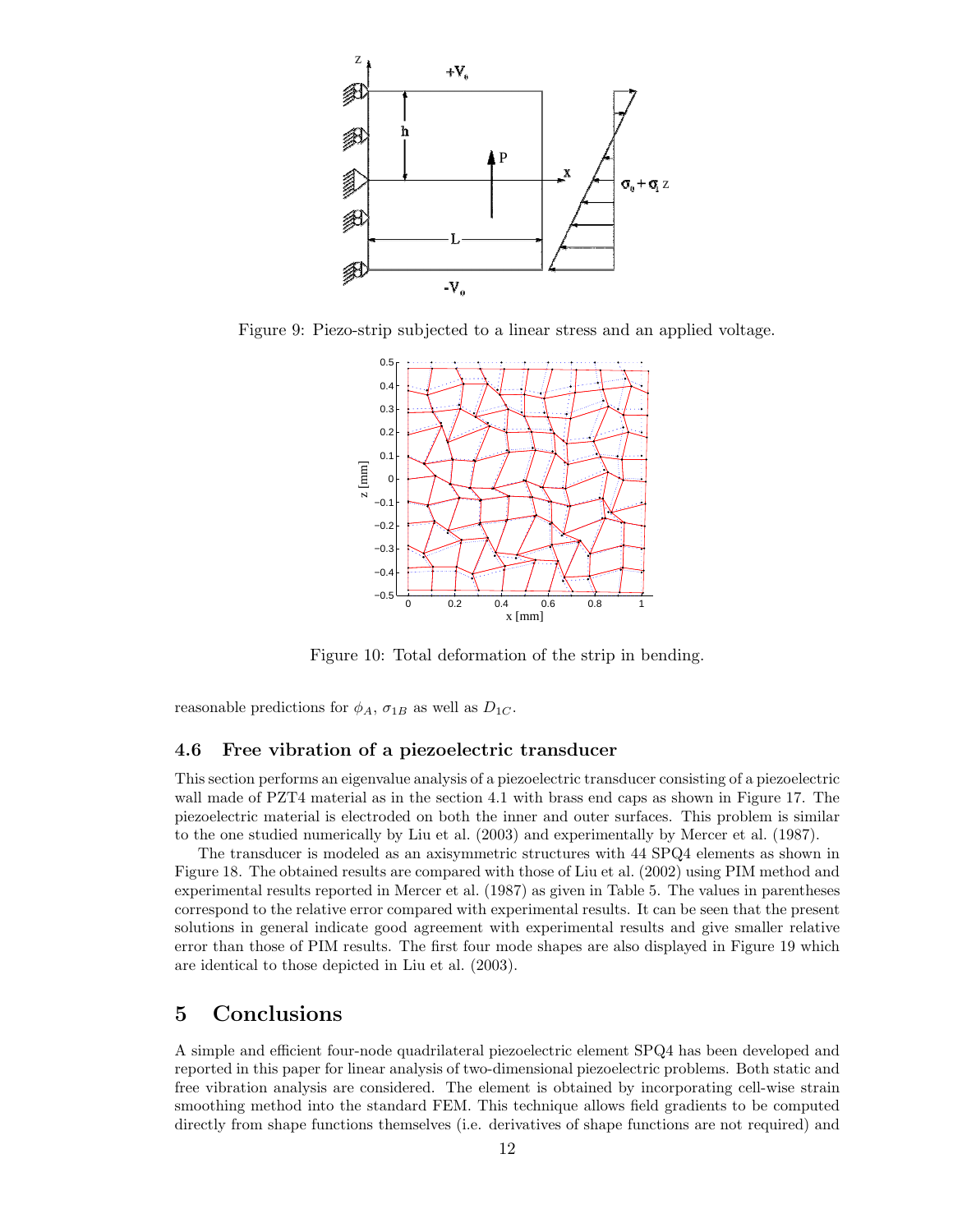

Figure 11: Computed and exact u−displacements.



Figure 12: Computed and exact w−displacements.

hence no limitation is imposed on the shape of elements. Domain discretization is therefore more flexible than in the case of the standard FEM. Moreover, these good features are acquired without increasing the number of field nodes and computational cost. The changes to the existing finite element code are also very small. Several numerical examples are studied and the obtained results are in excellent agreement with analytical solutions. It is found that the SPQ4 element is robust and reliable. It can yield reasonable results even with coarse discretization.

acknowledgement The first author is supported by the Faculty of Engineering and Surveying (FoES) and the Computational Engineering & Science Research Center (CESRC), USQ, Australia. These supports are gratefully acknowledged.

### References

- Allik, H. and Hughes, T. (1970). Finite element method for piezoelectric vibration, International Journal for Numerical Methods in Engineering 2: 151–157.
- Benjeddou, A. (2000). Advances in piezoelectric finite element modeling of adaptive structural elements: a survey, Computers and Structures 76: 347–363.
- Bisegna, P. and Maceri, F. (1996). An exact three-dimensional solution for simply supported rectangular piezoelectric plate, ASME Journal of Applied Mechanics 63: 628–638.

Cambridge, M. (1995). Product Catalogue: Piezo Systems Inc., cambridge ma edn.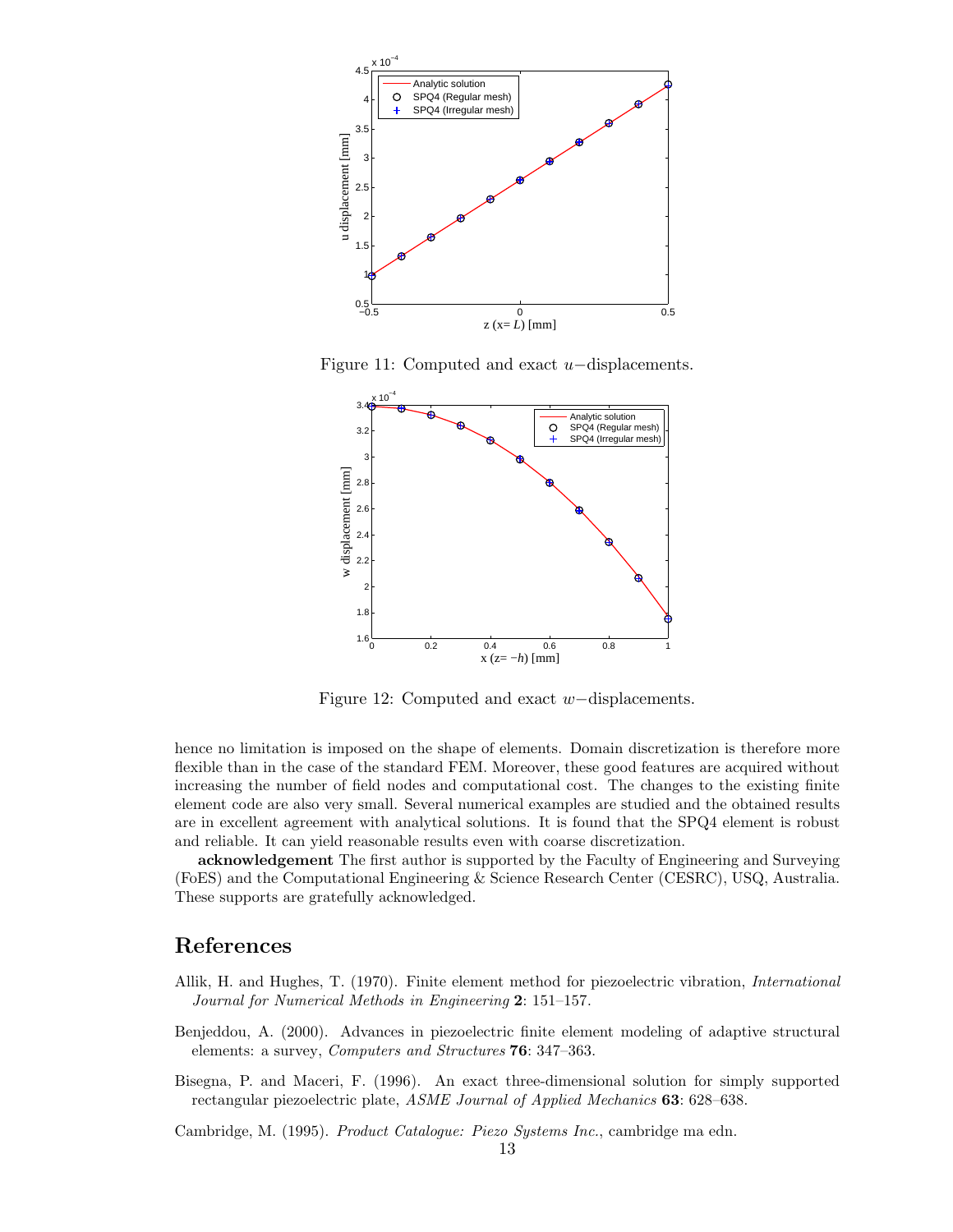





Figure 14: Two-layer parallel bimorph cantilever beam.

- Cannarozzi, A. and Ubertini, F. (2001). Some hybrid variational methods for linear electroelasticity problems, International Journal of Solids and Structures 38: 2573–2596.
- Carrera, E. and Boscolo, M. (2007). Classical and mixed finite elements for static and dynamic analysis of piezoelectric plates, International Journal for Numerical Methods in Engineering 70: 1135–1181.
- Crawley, E. F. and Luis, J. D. (1987). Use of piezoelectric actuators as elements of intelligent strucutures, AIAA Journall 25: 1373–1385.
- Gaudnzi, P. and Bathe, K. J. (1995). An iterative finite element procedure for the analysis of piezoelectric continua, Journal of Intelligent Material System Structures 6: 266–273.
- Han, F., Pan, E., Roy, A. K. and Yue, Z. Q. (2006). Responses of Piezoelectric, Transversely Isotropic, Functionally Graded, and Multilayered Half Spaces to Uniform Circular Surface Loadings, CMES: Computer Modeling in Engineering  $\mathcal C$  Sciences 14(1): 15–30.
- Im, S. and Atluri, S. N. (1989). Effect of a piezo-actuator on a finitely deformed beam subjected to general loading, AIAA Journal 27: 1801–1807.
- Lam, K. Y. and Ng, T. Y. (1999). Active control of composite plates with integrated piezoelectric sensors and actuators under various dynamic loading conditions, *Smart Materials and Structures* 8: 223–237.
- Liew, K. M., Lim, H. K., Tan, M. J. and He, X. Q. (2002). Analysis of laminated composite beams and plates with piezoelectric patches using the element-free Galerkin method, Computational Mechanics 29: 486–497.
- Lim, C. W. and Lau, C. W. H. (2005). A new two-dimensional model for electro-mechanical response of thick laminated piezoelectric actuator, International Journal of Solids and Structures 42: 5589–5611.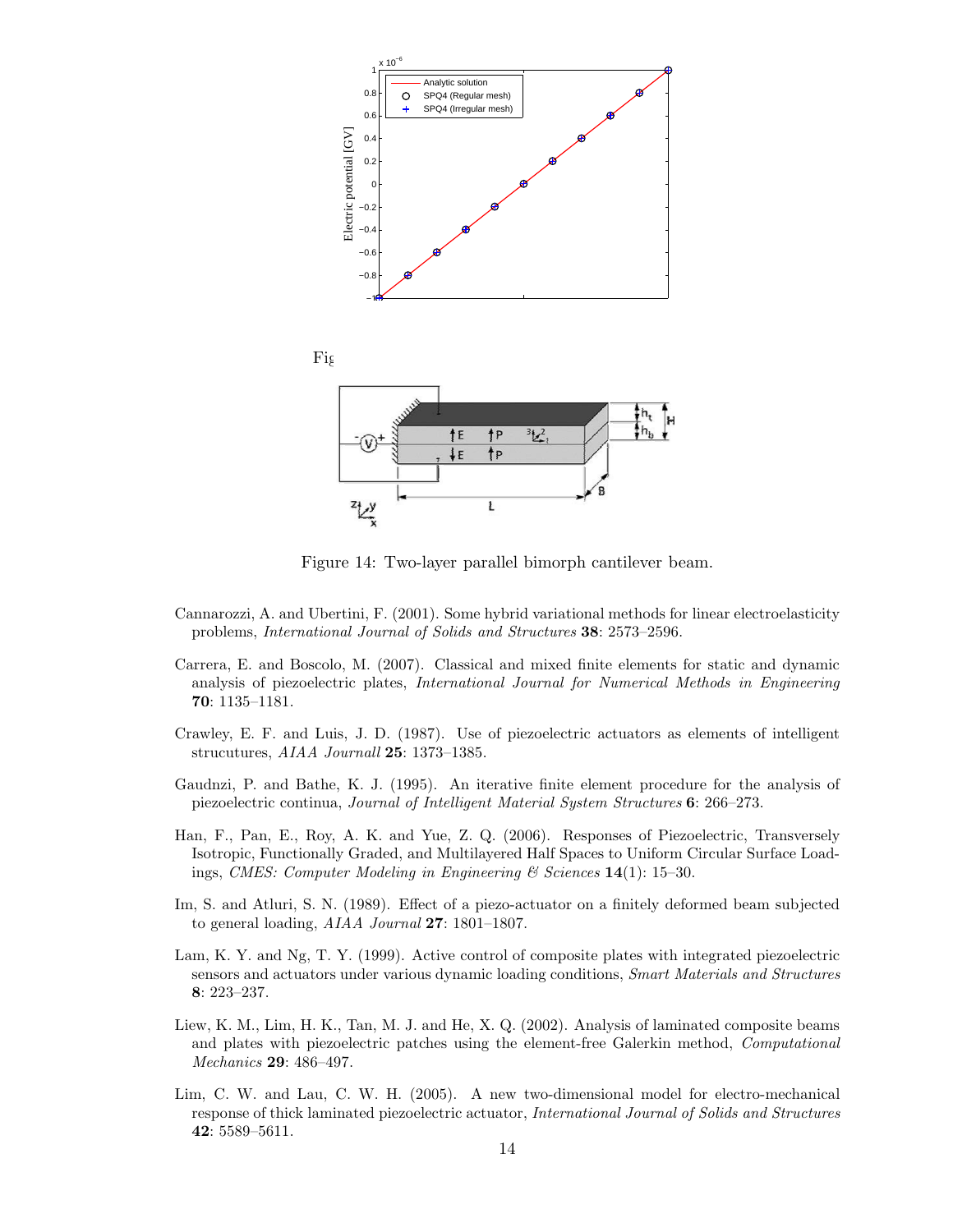Table 3: Tip deflections of the bimorph beam and comparison with available literatures  $(\times 10^{-8} \text{ m})$ .

| Model | Mesh |                                           |  |              |
|-------|------|-------------------------------------------|--|--------------|
|       |      | $15 \times 2$ $25 \times 2$ $35 \times 2$ |  | $50\times2$  |
| SPQ4  |      | 0.814 0.937 0.978                         |  | 1.003        |
|       |      |                                           |  | $(-1.724\%)$ |
| PIM   |      | 1.098                                     |  | 1 1 1 1      |



Figure 15: Total deformation of the parallel bimorph cantilever beam.

- Liu, G. R., Dai, K. Y., Lim, K. M. and Gu, Y. T. (2002). A point interpolation mesh free method for static and frequency analysis of two-dimensional piezoelectric structures, Computational Mechanics 29: 510–519.
- Liu, G. R., Dai, K. Y., Lim, K. M. and Gu, Y. T. (2003). A radial point interpolation method for simulation of twoo-dimensional piezoelectric structures, Smart Materials and Structures 12: 171– 180.
- Liu, G. R., Dai, K. Y. and Nguyen, T. T. (2007). A smoothed finite element method for mechanics problems, Computational Mechanics 39(6): 859–877.
- Liu, G. R., Nguyen, T. T., Dai, K. Y. and Lam, K. Y. (2006). Theoretical aspects of the smoothed finite element method (SFEM), International Journal for Numerical Methods in Engineering (in press).
- Long, C. S., Loveday, P. W. and Groenwold, A. A. (2006). Planar four node piezoelectric elements with drilling degrees of freedom, *International Journal for Numerical Methods in Engineering* 65: 1820–1830.
- Mackerle, J. (2003). Smart materials and structures an finite element approach an addendum: a bibliography (1997-2002), Modelling and Simulation in Materials Science and Engineering 11: 707–744.
- Mercer, C. D., Reddy, B. D. and Eve, R. A. (1987). Finite Element Method for Piezoelectric Media, Technical Report 92, UCT/CSIR Applied Mechanics Research Unit Technical Report, Univers.
- Nguyen-Van, H., Mai-Duy, N. and Tran-Cong, T. (2007). A simple and accurate four-node quadrilateral element using stabilized nodal integration for laminated plates, CMC: Computers, Materials  $\&$  Continua **6**(3): 159–176.
- Ohs, R. R. and Aluru, N. R. (2001). Meshless analysis of piezoelectric devices, Computational Mechanics 27: 23–36.
- Ray, M. C., Bhattacharya, R. and Samanta, B. (1998). Exact solutions for dynamic analysis of composite plates with distributed piezoelectric layers, Computers and Structures 66(6): 737–743.
- Shen, I. Y. (1995). Bending and torsional vibration vibration control of composite beam through intelligent constrained-layer damping treatments, Smart Materials & Structures  $4(1)$ : 340–355.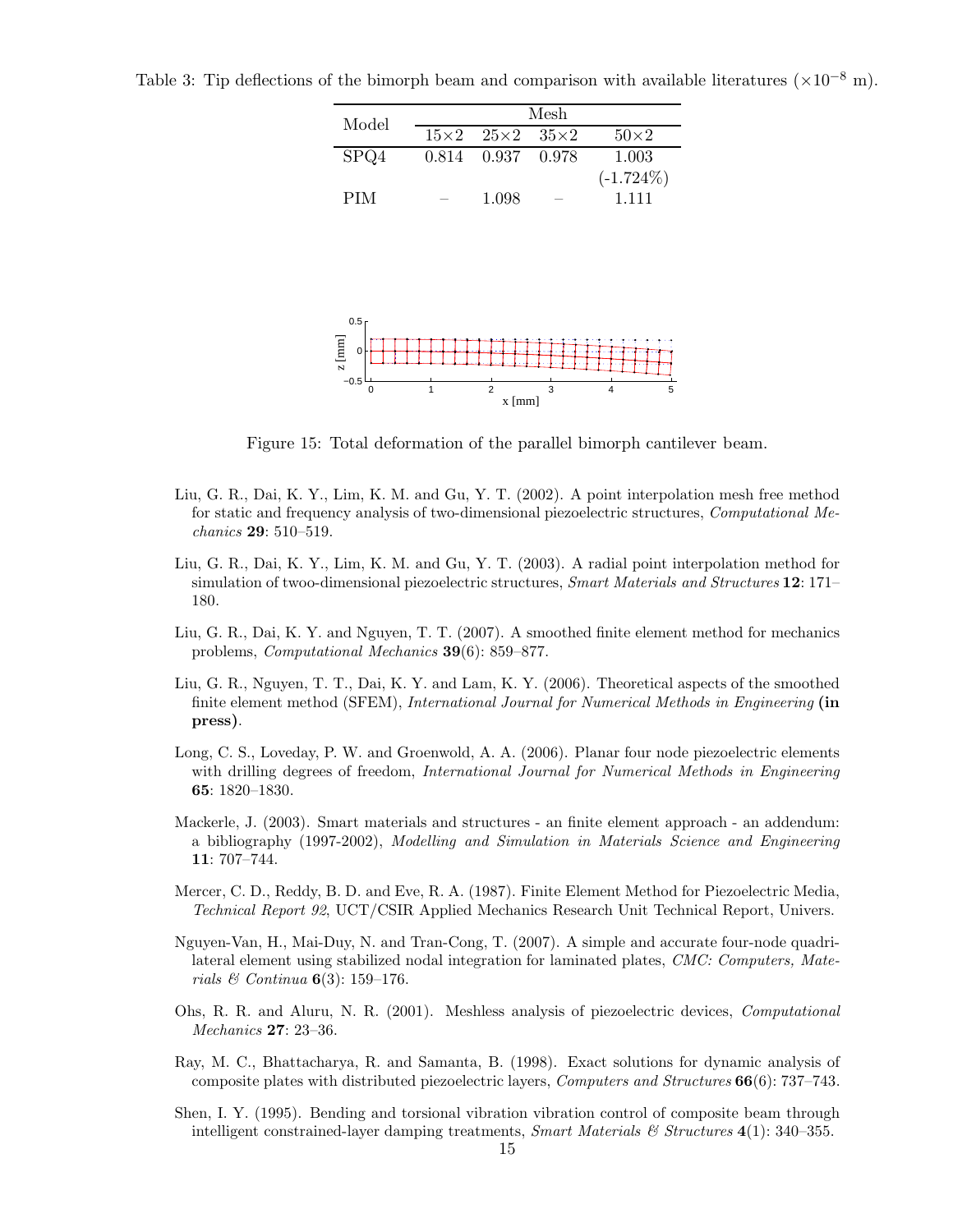

Figure 16: Piezoelectric Cook's membrane.

Table 4: Computed results of piezoelectric membrane and relative error percentage.

| Variable                                 | SPQ4          |               |               |                           | FEM     |
|------------------------------------------|---------------|---------------|---------------|---------------------------|---------|
|                                          | $4\times4$    | $8\times8$    | $16\times16$  | $\overline{24} \times 24$ |         |
| $u_{zA} \times 10^{-4} (m \overline{m})$ | 1.880         | 2.042         | 2.091         | 2.100                     | 2.109   |
|                                          | $(-10.858%)$  | $(-3.177%)$   | $(-0.853\%)$  | $(-0.379%)$               |         |
| $\phi_A \times 10^{-8} (GV)$             | 1.270         | 1.579         | 1.680         | 1.703                     | 1.732   |
|                                          | $(-26.674\%)$ | $(-8.834\%)$  | $(-3.002\%)$  | $(-1.674\%)$              |         |
| $\sigma_{1B}(N/mm^2)$                    | 0.1578        | 0.1940        | 0.2074        | 0.2109                    | 0.21613 |
|                                          | $(-26.978%)$  | $(-10.227%)$  | $(-4.026\%)$  | $(-2.406\%)$              |         |
| $D_{1C}(pC/mm^2)$                        | 10.555        | 16.648        | 19.785        | 20.754                    | 22.409  |
|                                          | $(-52.898\%)$ | $(-25.708\%)$ | $(-11.709\%)$ | $(-7.385%)$               |         |

- Sladek, J., Sladek, V., Zhang, C., Garcia-Sanche, F. and Wunsche, M. (2006). Meshless Local Petrov-Galerkin Method for Plane Piezoelectricity, CMC: Computers, Materials & Continua  $4(2): 109-117.$
- Sladek, J., Sladek, V., Zhang, C., Solek, P. and Starek, L. (2007). Fracture Analyses in Continuously Nonhomogeneous Piezoelectric Solids by the MLPG, CMES: Computer Modeling in Engineering & Sciences 19(3): 247–262.
- Sze, K. and Pan, Y. (1999). Hybrid finite element models for piezoelectric materials, Journal of Sound and Vibration 226: 519–547.
- Sze, K., Yang, X.-M. and Yao, L.-Q. (2004). Stabilized plane and axisymmetricpiezoelectric finite element models, Finite Elements in Analysis and Design 40: 1105–1122.
- Sze, K. and Yao, L. (2000). Modelling smart structures with segmented piezoelectric sensors and actuators, Journal of Sound and Vibration 235: 495–520.
- Tzou, H. S. and Tiersten, H. F. (1994). Elastic analysis of laminated composite plates in cylindrical bending due to piezoelectric actuators, Smart Materials and Structures 3: 255–265.
- Wu, C., Sze, K. and Huang, Y. (2001). Numerical solutions on fracture of piezoelectric materials by hybrid element, International Journal of Solids and Structures 38: 4315–4329.
- Zemcik, R., Rolfes, R., Rose, M. and Temer, J. (2007). High-performance four-node shell element with piezoelectric coupling for the analysis of smart laminated structures, *International Journal* for Numerical Methods in Engineering 70: 934–961.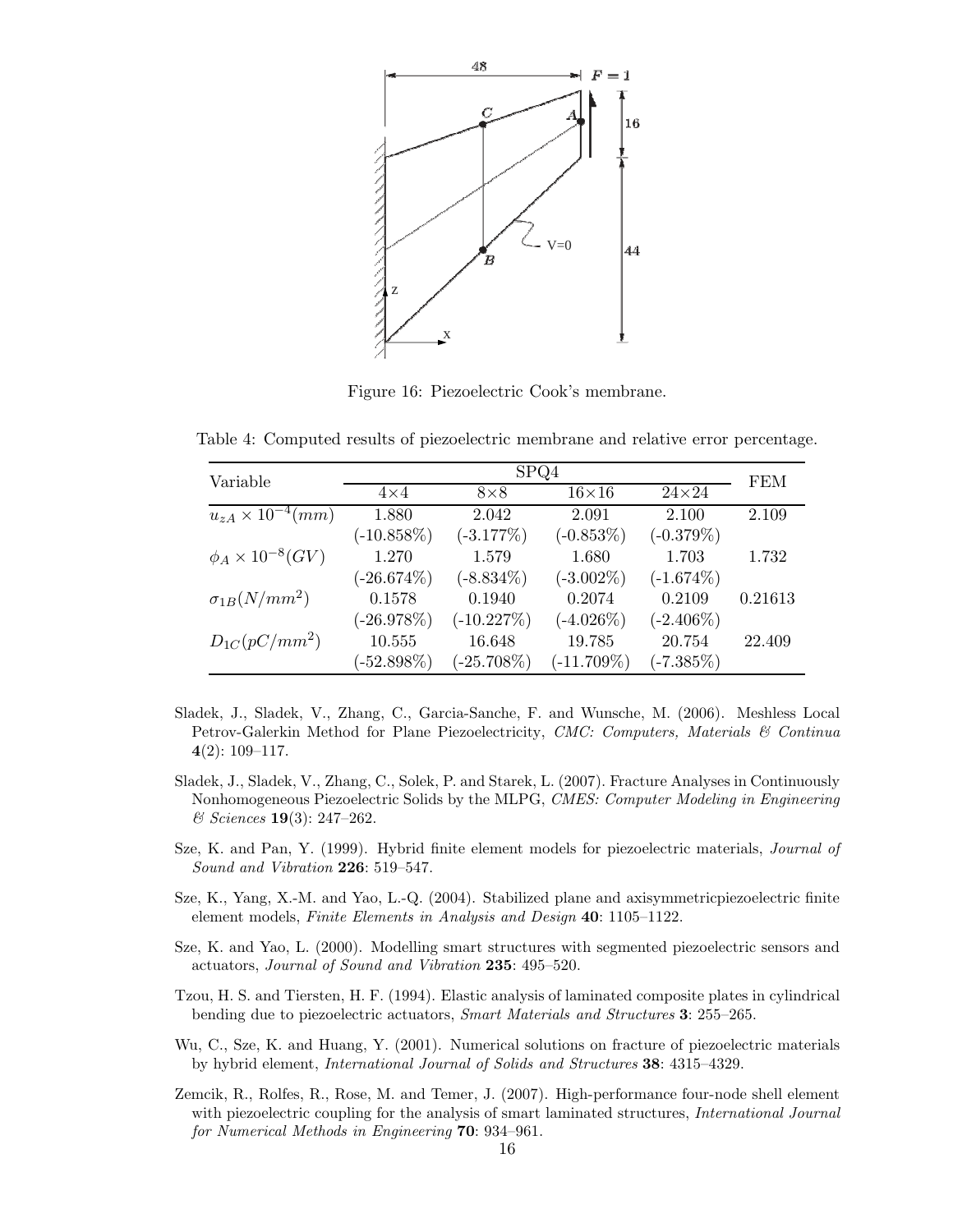

Figure 17: Representative sketch of a transducer.

Table 5: Computed eigenvalues of the transducer and comparison with other solutions.

| Model                | Mode 1       | Mode 2       | Mode 3       | Mode 4      | Mode 5       |
|----------------------|--------------|--------------|--------------|-------------|--------------|
| Experimental         | 18.6         | 35.4         | 54.2         | 63.3        | 88.8         |
| $PIM$ (44 cells)     | 19.9         | 42.8         | 59.7         | 66.1        | 88.4         |
|                      | $(6.989\%)$  | $(20.904\%)$ | $(10.148\%)$ | $(4.423\%)$ | $(-0.450\%)$ |
| $SPQ4$ (44 elements) | 18.214       | 41.773       | 58.642       | 65.798      | 87.386       |
|                      | $(-2.075\%)$ | $(18.003\%)$ | $(8.195\%)$  | $(3.946\%)$ | $(-1.592\%)$ |



Figure 18: Domain discretization of a transducer.